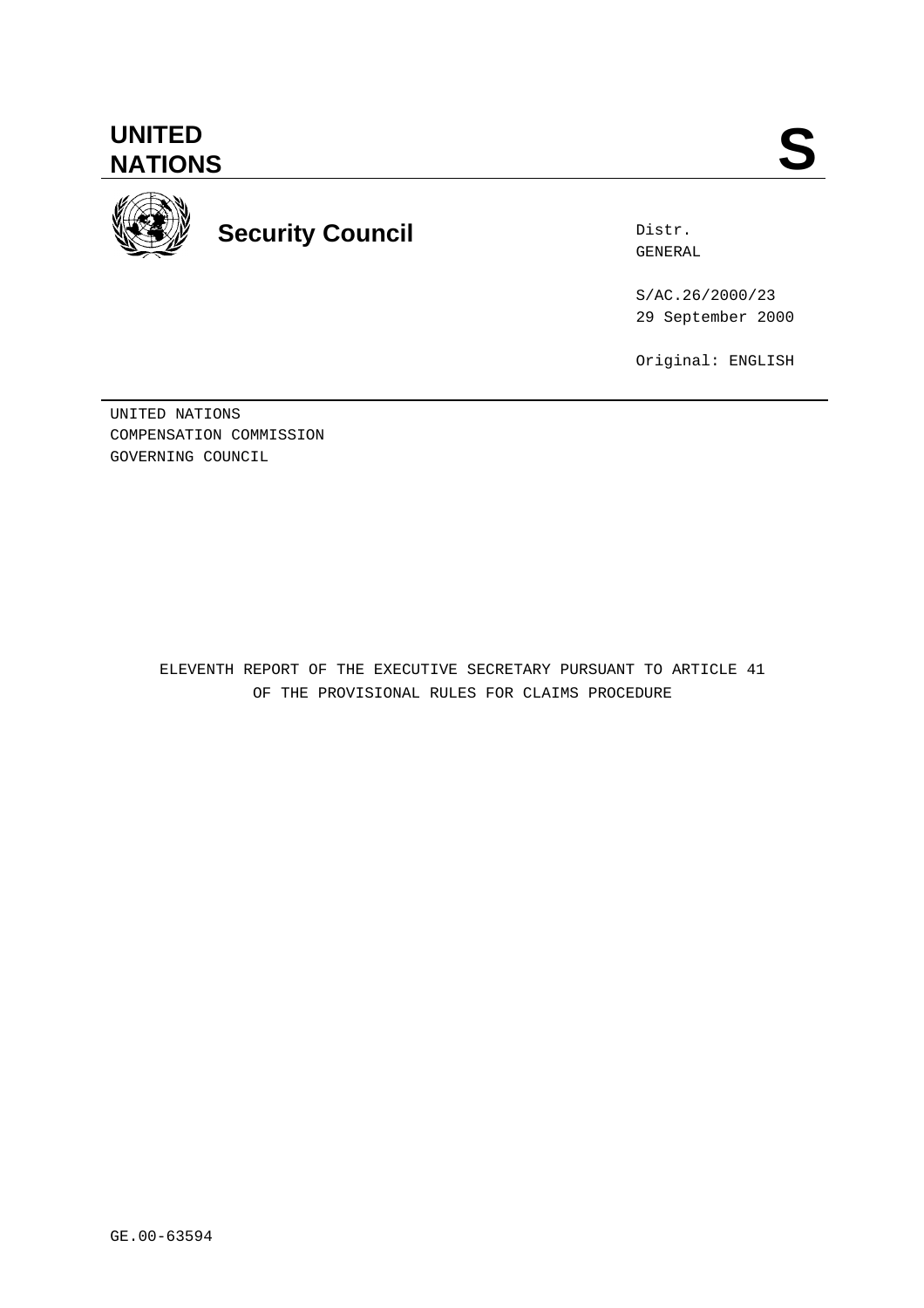#### Introduction

1. The present report identifies, pursuant to article 41 of the Provisional Rules for Claims Procedure (S/AC.26/1992/10) (the Rules ), corrections to approved claim awards in category "A".

2. Recommendations for corrections to category "A" claims include duplicate claims and other miscellaneous corrections reported by Governments.

I. CATEGORY "A" DUPLICATE CLAIMS

3. Since the tenth article 41 report (S/AC.26/2000/14), a total of 352 category "A" claims have been found to be duplicates of other claims also awarded compensation in category "A".

4. The majority of the duplicate claims have been reported by the Government of Sri Lanka. At the time of the preparation of the tenth article 41 report, Sri Lanka had identified 562 potential duplicate claims in the fourth and fifth instalments. The secretariat was able to verify 346 of those claims, which were subsequently corrected in the tenth article 41 report. The verification of the remaining claims remained pending.

5. The Government of Sri Lanka has since identified an additional 253 duplicate claims in the sixth instalment. The secretariat has now completed the review of these reported duplicate claims from Sri Lanka and has confirmed as duplicates 112 claims from the fifth instalment and 208 claims from the sixth instalment, for a total of 320 claims. In the case of a number of remaining potential duplicate claims, the secretariat has requested additional information from Sri Lanka in order to assist in the verification of those claims.

6. In addition to the claims from Sri Lanka, 11 duplicate claims were reported by the Government of India and nine duplicate claims were reported by the Government of Pakistan. In addition, based on an understanding between the Government of the Federal Republic of Yugoslavia and the Government of Bosnia and Herzegovina, 12 claims originally identified as duplicate claims of Bosnia and Herzegovina have been reinstated and the 12 corresponding claims of the Federal Republic of Yugoslavia have now been identified as duplicates.

7. No compensation should have been awarded for these 352 duplicate claims and the total recommended awards should be revised accordingly. Table 1, infra, identifies the Governments concerned, the instalments to be adjusted, the total number of claims to be corrected and the total amount by which the instalment will be reduced.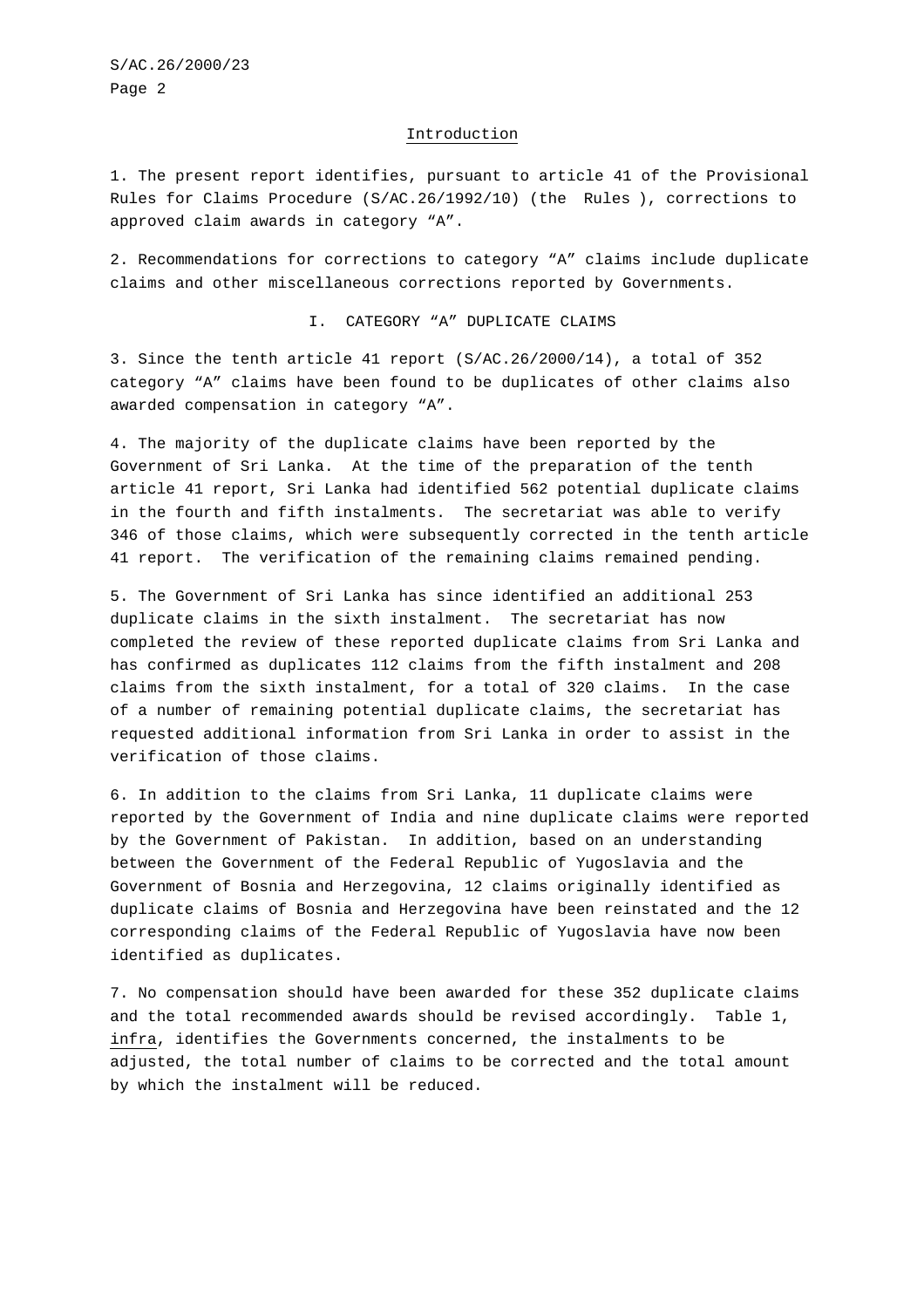| Country                            | Instalment | Total number of<br>duplicate claims | Amount of<br>reduction<br>(USD) |
|------------------------------------|------------|-------------------------------------|---------------------------------|
|                                    | First      | 1                                   | 4,000.00                        |
|                                    | Third      | 1                                   | 2,500.00                        |
| India                              | Fourth     | 3                                   | 10,500.00                       |
|                                    | Fifth      | 3                                   | 10,500.00                       |
|                                    | Sixth      | 3                                   | 12,000.00                       |
| Pakistan                           | Fourth     | $\mathbf{1}$                        | 2,500.00                        |
|                                    | Fifth      | 3                                   | 10,500.00                       |
|                                    | Sixth      | 5                                   | 22,500.00                       |
| Sri Lanka                          | Fifth      | 112                                 | 448,000.00                      |
|                                    | Sixth      | 208                                 | 832,000.00                      |
| Yugoslavia, Federal<br>Republic of | Fifth      | $\mathbf{1}$                        | 4,000.00                        |
|                                    | Sixth      | 11                                  | 44,000.00                       |
| Total                              |            | 352                                 | 1,403,000.00                    |

# Table 1. Category "A" duplicate claims

## II. OTHER CATEGORY "A" CORRECTIONS

## A. Non-duplicate claims

8. As noted in paragraph 6, infra, 12 claims for Bosnia and Herzegovina, originally found to be duplicates of claims submitted by the Federal Republic of Yugoslavia, should have been reinstated and the corresponding claims for the Federal Republic of Yugoslavia claims reported as duplicates. In addition, based on additional information received from both the Government of Kuwait and the Government of Bosnia and Herzegovina, two claims originally reported as duplicates have now been shown to have been submitted by different individuals.

9. Table 2, infra, identifies the Governments concerned, the instalments to be adjusted, the total number of claims to be corrected and the total amount by which the instalment will be increased.

| Table 2. |  |  | Category "A" non-duplicate claims corrections |  |  |
|----------|--|--|-----------------------------------------------|--|--|
|----------|--|--|-----------------------------------------------|--|--|

| Country                | Instalment | Total number of<br>claims reinstated | Amount of<br>(USD)<br>increase |
|------------------------|------------|--------------------------------------|--------------------------------|
|                        | Fifth      |                                      | 4,000.00                       |
| Bosnia and Herzegovina | Sixth      | 12                                   | 48,000.00                      |
| Kuwait                 | Sixth      |                                      | 4,000.00                       |
| Total                  |            | 14                                   | 56,000.00                      |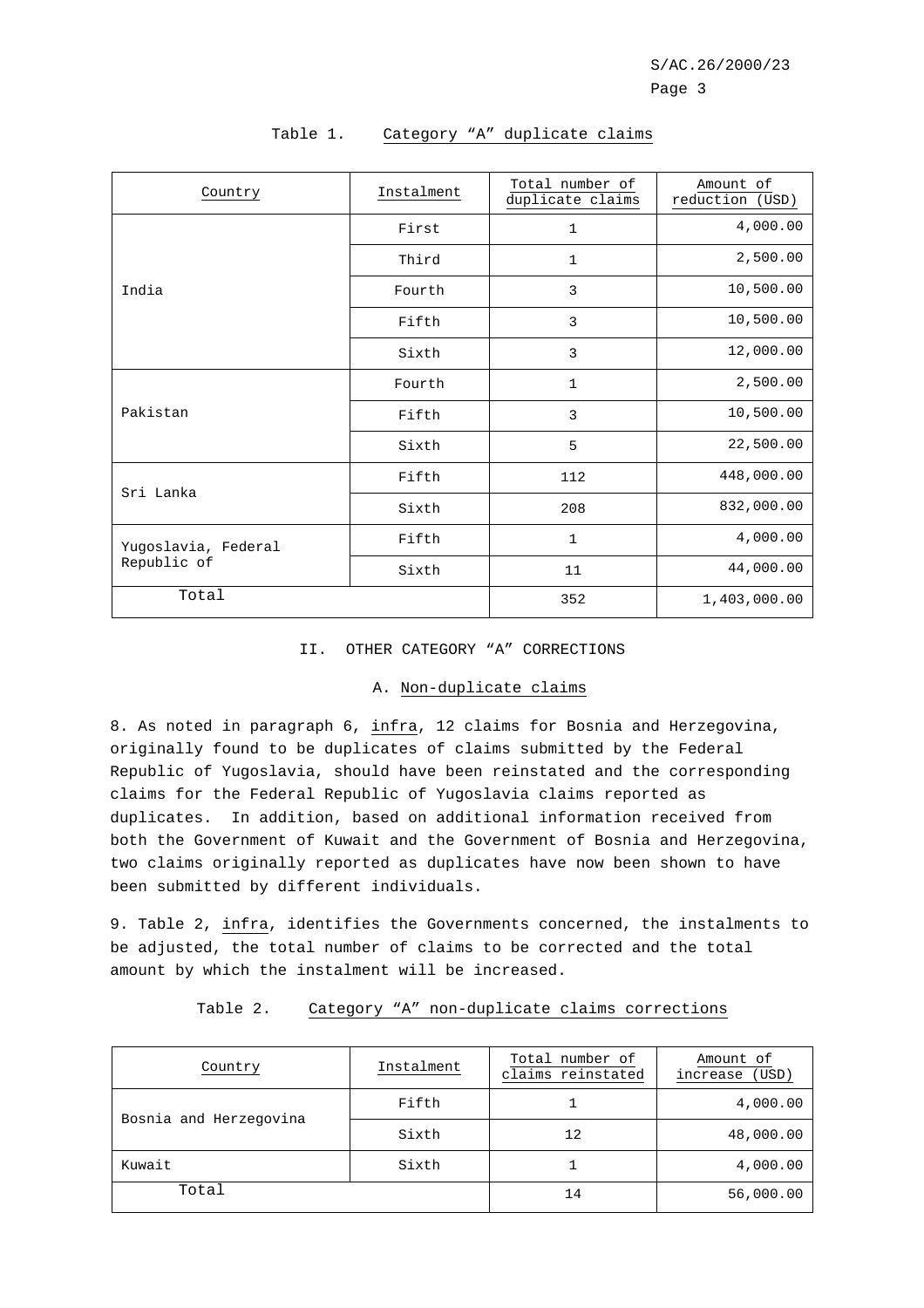# B. Corrections to family claims

10. Four claims originally filed as family claims have been found to be claims submitted by individuals. Accordingly, two claims submitted by the United Kingdom and one claim submitted by India have had their claim amounts reduced from USD 5,000 to USD 2,500 and one claim submitted by the Federal Republic of Yugoslavia has had its claim reduced from USD 8,000 to USD 4,000.

11. Table 3, infra, identifies the Governments concerned, the instalments to be adjusted, the total number of claims to be corrected and the total amount by which the instalment will be increased.

| Country                            | Instalment | Number of claims<br>affected | Amount of net<br>effect<br>(USD) |
|------------------------------------|------------|------------------------------|----------------------------------|
| India                              | Fifth      |                              | (2,500.00)                       |
| United Kingdom                     | First      |                              | (2,500.00)                       |
|                                    | Fifth      |                              | (2,500.00)                       |
| Yugoslavia, Federal<br>Republic of | Fifth      |                              | (4,000.00)                       |
| Total                              |            |                              | (11, 500.00)                     |

## Table 3. Category "A" family claim corrections

12. The adjusted claim awards for the first and third to sixth instalments, and the total revised recommended awards for category "A" claims, are located in tables 1-6 in the annex to this report.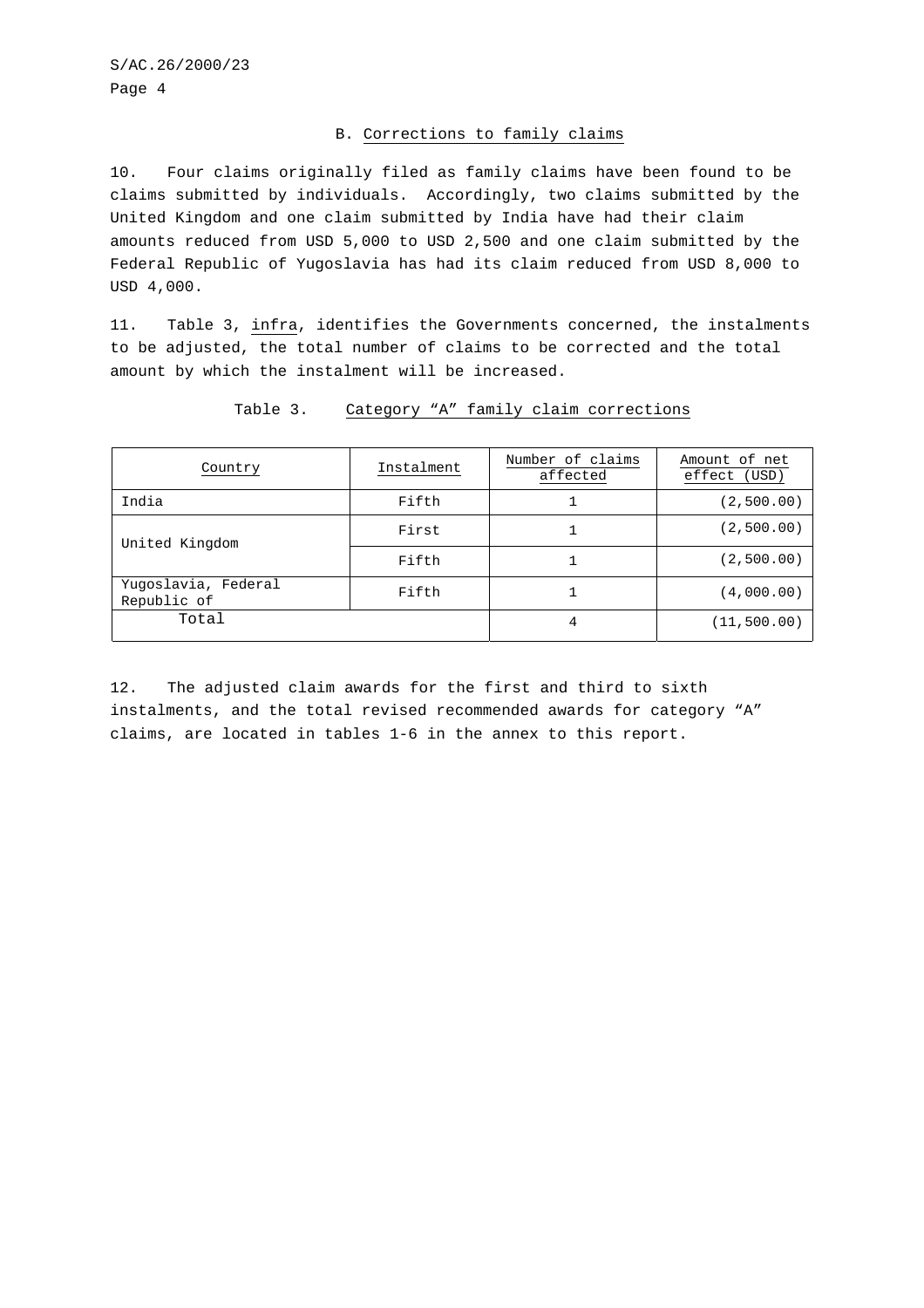#### Annex

# CORRECTED CATEGORY "A" CLAIM AWARDS

1. Based on the corrections reported in paragraphs 3-15, supra, the category "A" claims aggregate corrected amounts per country, by claim instalment, are as follows:

Table 1. First instalment category "A" claims corrections

| Country or international<br>organization | Previous total<br>recommended award (USD) | Corrected total<br>recommended award (USD) |
|------------------------------------------|-------------------------------------------|--------------------------------------------|
| India                                    | 25,040,500.00                             | 25,036,500.00                              |
| United Kingdom                           | 821,500.00                                | 819,000.00                                 |

# Table 2. Third instalment category "A" claims corrections

| Country or international | Previous total          | Corrected total         |
|--------------------------|-------------------------|-------------------------|
| organization             | recommended award (USD) | recommended award (USD) |
| India                    | 16,729,500.00           | 16,727,000.00           |

# Table 3. Fourth instalment category "A" claims corrections

| Country or international<br>organization | Previous total<br>recommended award (USD) | Corrected total<br>recommended award (USD) |
|------------------------------------------|-------------------------------------------|--------------------------------------------|
| India                                    | 146,290,500.00                            | 146,280,000.00                             |
| Pakistan                                 | 22,616,000.00                             | 22,613,500.00                              |

Table 4. Fifth instalment category "A" claims corrections

| Country or international<br>organization | Previous total<br>recommended award (USD) | Corrected total<br>recommended award (USD) |
|------------------------------------------|-------------------------------------------|--------------------------------------------|
| Bosnia and Herzegovina                   | 3,476,000.00                              | 3,480,000.00                               |
| India                                    | 147,580,000.00                            | 147,567,000.00                             |
| Pakistan                                 | 22,955,500.00                             | 22,945,000.00                              |
| Sri Lanka                                | 70,158,500.00                             | 69,710,500.00                              |
| United Kingdom                           | 1,311,000.00                              | 1,308,500.00                               |
| Yugoslavia, Federal<br>Republic of       | 3,794,500.00                              | 3,786,500.00                               |